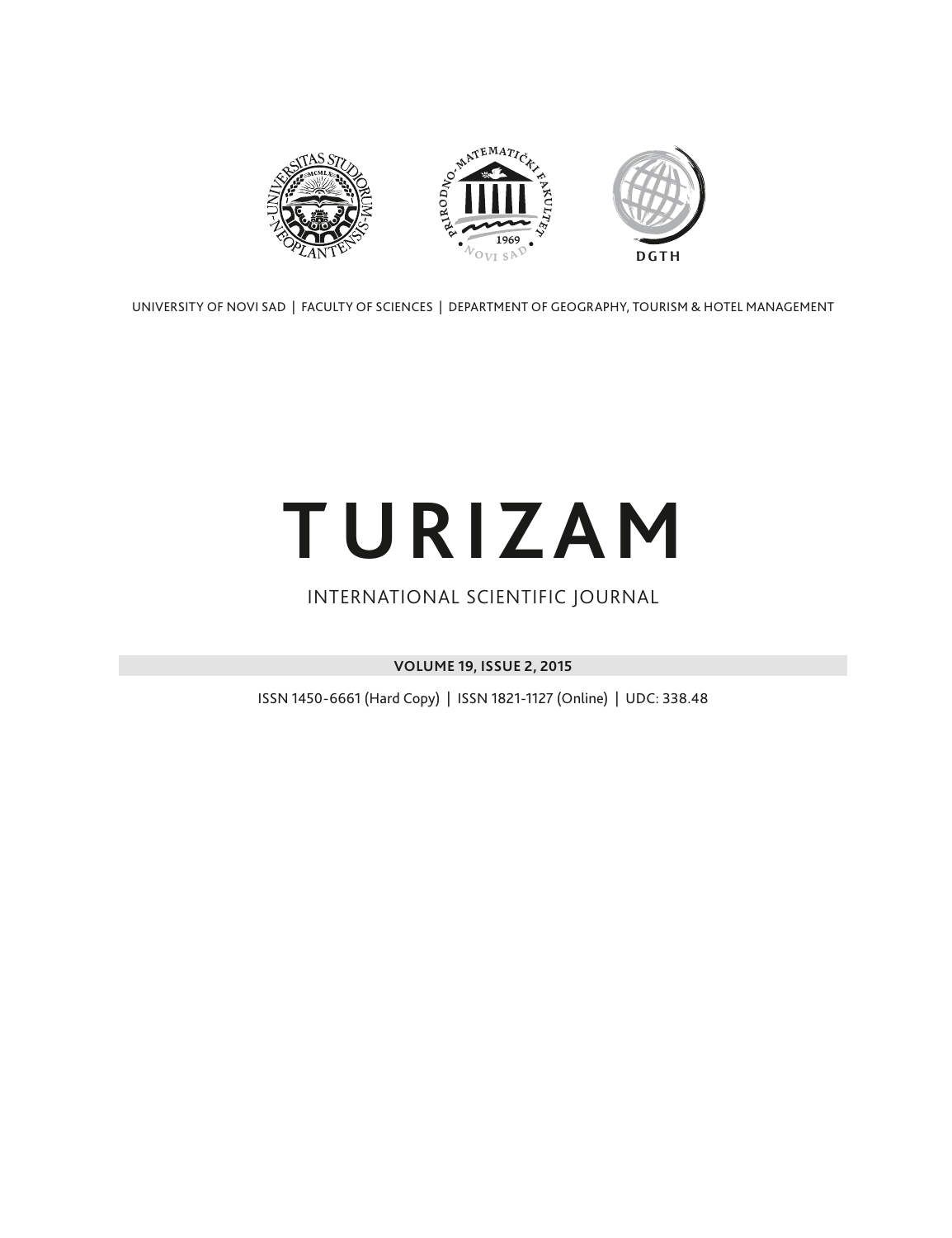#### **EDITOR IN CHIEF**

Tatjana Pivac, PhD, associate professor

#### **TECHNICAL EDITORS**

Vanja Dragićević, PhD, assistant professor Miroslav Vujičić,

assistant

#### **EDITORIAL OFFICE**

Faculty of Science, Department of Geography, Tourism and Hotel Management

Trg Dositeja Obradovića 3, 21000 Novi Sad, Serbia, tel. +381 21 450-105; fax +381 21 459-696

turizam@dgt.uns.ac.rs, http://www.dgt.uns.ac.rs/turizam/ engindex.htm

#### **PRINTED BY**

www.futura.rs

#### **CIRCULATION**

300

#### **LIST OF EDITORS**

Andriela Vitić-Ćetković University of Montenegro, Faculty of Tourism and Hotel Management, Kotor, Montenegro

Jasmina Gržinić Juraj Dobrila University of Pula, Department of Economics and Tourism "Dr. Mijo Mirković", Pula, Croatia

Damir Demonja Institute for Development and International Relations, IRMO Department for International Economic and Political Relations Zagreb, Croatia

Klodiana Gorica University of Tirana Faculty of Economy Tirana, Albania

Muzaffer Uysal Virginia Polytechnic Institute and State University, Pamplin College of Business, Department of Hospitality and Tourism Management, Blacksburg, Virginia, USA

Olga Hadžić Faculty of Science, Novi Sad, Serbia

Konstantinos Andriotis Cyprus University of Technology, Department of Hotel and Tourism Management, Faculty of Management and Economics

Larry Dwyer School of Marketing, Australian School of Business, University of New South Wales, Australia

Lukrecija Đeri Faculty of Sciences, Department of Geography, Tourism and Hotel Management Novi Sad, Serbia

Moira Kostić Bobanović Juraj Dobrila University of Pula Faculty of Economics and Tourism "Dr. Mijo Mirković" Pula, Croatia

Ali Bakir

Buckinghamshire New University Buckinghamshire, England

#### Eugenia Wickens

Buckinghamshire New University Buckinghamshire, England

University of Rijeka, Faculty of Tourism an Hotel Management, Opatija, Croatia Dragica Tomka Faculty of Sport and Tourism Tims Novi Sad, Serbia Elena Matei Bucharest University Faculty of Geography Human and Economic Geography Dept. Snežana Štetić, College of Tourism, Belgrade, Serbia Dobrica Jovičić University of Belgrade, Geographical Faculty, Belgrade, Serbia Miljenko Brekalo The Institute of Social Sciences Ivo Pilar Regional Center, Osijek, Croatia Evangelos Christou University of the Aegean, Department of Business Administration, Chios, Greece Jung Sungchae Department of Tourism Management, Honam University, Korea Lenko Uravić Juraj Dobrila University of Pula, Department of Economics and Tourism "Dr. Mijo Mirković", Pula, Croatia Srećko Favro Department of National Economy University of Split, Faculty of Economics, Split, Croatia Tea Golja Juraj Dobrila University of Pula Faculty of Economics and Tourism "Dr. Mijo Mirković" Pula, Croatia Igor Jurinčič

Zoran Ivanović

University of Primorska, Faculty of Tourism Studies Portorož – Turistica Portoroz, Slovenia

Tanja Mihalič Faculty of Economics, University of Ljubljana (FELU)